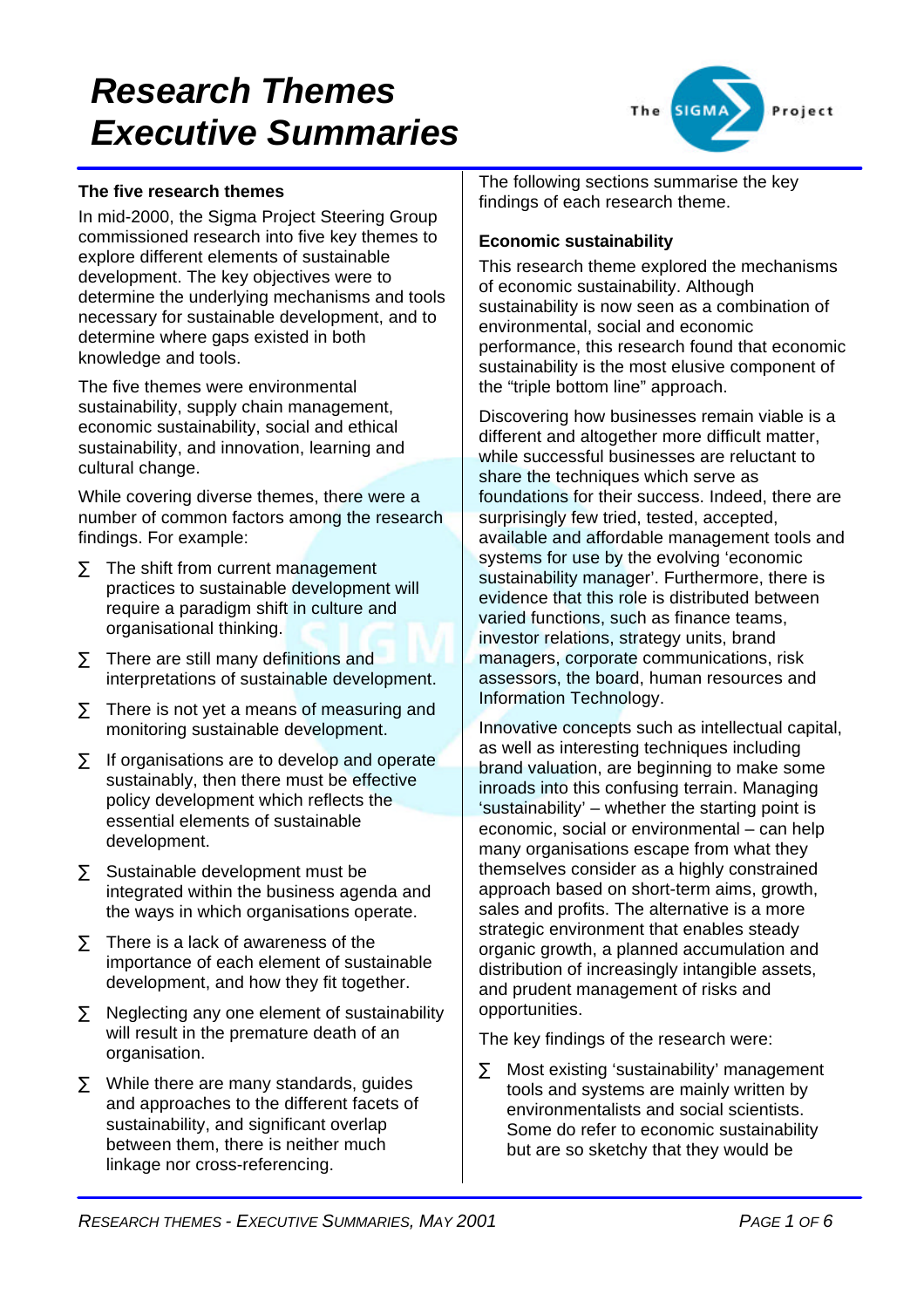roject

inadequate for actually managing a real business.

- $\Sigma$  Fortunately, though, they are not really aimed at economic sustainability managers (ESMs), who instead have a relatively wellknown (if limited and creaky) set of financial indicators to rely on. These are historical and focus mainly on turnover, profit, and for PLCs, market capitalisation and earnings per share.
- $\Sigma$  Unfortunately, in a harsh climate where corporate actions and investor expectations are at an all-time high, companies that manage financial performance using only these narrow indicators risk premature death.
- ∑ No amount of excellent social and environmental performance will prolong the life of a company that is economically unsustainable, nor are green and community values necessarily good gauges for longevity.
- $\Sigma$  A broader perspective on how to manage economic performance is emerging, based around brand, intangible assets, reputation, full cost accounting, ability to add value and manage knowledge.
- $\Sigma$  It is still early days for the developers and promoters of workable management techniques, with technical, commercial confidentiality and political obstacles to overcome.
- ∑ Most approaches are still considered to be dark art not hard science, and surprisingly few companies even value their brand.
- $\Sigma$  The strategic import of environmental and social sustainability activities are sometimes not well enough explained to economic decision-makers or the City.
- $\Sigma$  Nor is it always easy for sustainability managers to influence the full strategic commercial realities in which they are operating.
- $\Sigma$  Possibly as a result of this, there is a fair degree of enthusiasm for more guidelines

on economic sustainability, almost as much as there is scepticism about whether that will be possible.

To assist in the development of useful guidelines, the following recommendations were are made:

- ∑ enable ESMs to address the need for broader financial and economic measures beyond the P&L and balance sheet, and the interdependence of the organisation with its local, national and global economies;
- $\Sigma$  ensure that organisational design actively promotes cross-learning and joint-working among various sustainability teams;
- $\Sigma$  encourage ESMs to be the first to attempt, crudely if necessary, measuring intangible assets, full-cost accounting or even an economic sustainability index;
- ∑ discourage them from passively waiting to see what happens to the assets over time, but getting them to the attention of all decision-makers;
- $\Sigma$  identify ways to manage all significant factors affecting the performance of the management measure(s).

### **Environmental sustainability**

This research theme explored how a wide diversity of organisations are moving from environmental management to sustainable development. While most organisations believe that sustainable development is important, only about two-thirds of these had embarked on programmes to implement the principles and practices of sustainability. However, very few companies had taken any substantial implementation steps.

This research focused on those organisations which have begun to tackle the issues of sustainable development, and the results of this research provide a clear picture of a reasonable route toward implementing sustainable development and practices. The organisations exemplified in this report are part of a growing number of corporate and other organisations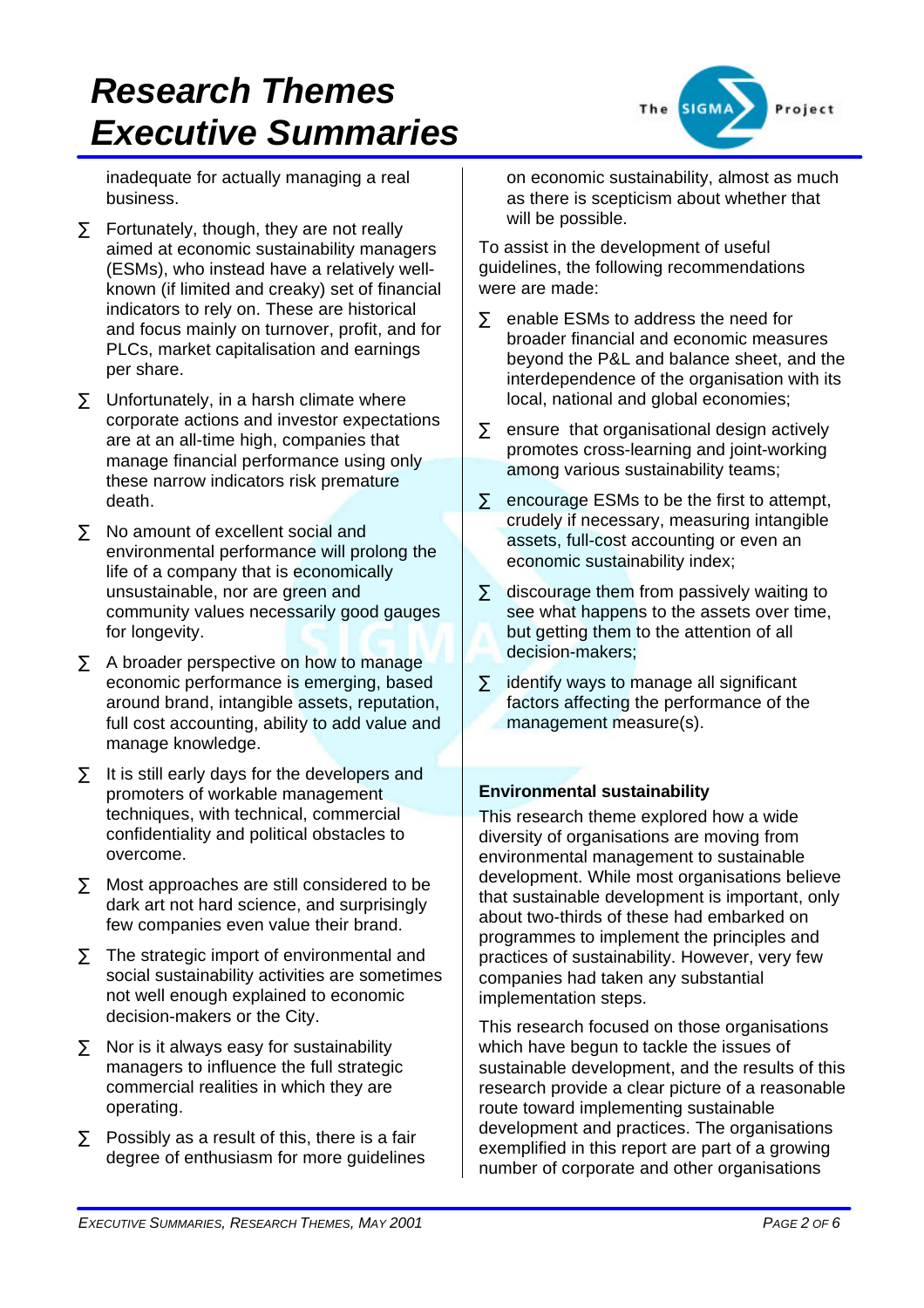that are recognising the importance of the concept of sustainable development and realise the need and benefit of taking action now.

Senior management within organisations are developing an understanding of the principles and practices of sustainability. This includes:

- $\Sigma$  creating a vision;
- ∑ developing policies which address sustainable development;
- $\Sigma$  developing supporting strategies, approaches and systems to implement the aims of such policies;
- $\Sigma$  integrating sustainability within the decisionmaking for core business processes;
- $\Sigma$  approaching sustainable development in a systematic and planned manner;
- ∑ monitoring and reviewing sustainability progress through measurable objectives and targets;
- $\Sigma$  allowing more time for critical decisions;
- ∑ engaging stakeholders comprehensively:
- $\Sigma$  developing education and communication programmes;
- $\Sigma$  reporting sustainability performance.

Other key features typical of such organisations addressing sustainable development include:

- $\Sigma$  the tapping of external knowledge to question and challenge the organisation;
- $\Sigma$  building commitment and capacity for sustainable development throughout the organisation; exploiting the potential for varied, comprehensive, customised and targeted opportunities for learning and communication openings.

The following areas of sustainability management have also been identified as critical in progressing sustainability:

 $\Sigma$  Environmental Sustainability Definition – capable of adaptation to specific organisational characteristics.



- $\Sigma$  Policy development that reflects the essential elements of sustainable development and allows for the implementation of action based on sound scenario planning and strategic vision.
- $\Sigma$  Business Integration of the sustainability agenda into the core business decisionmaking process.
- $\Sigma$  System Integration that permits a more holistic approach to managing sustainable development.

Now, system integration is dominated by quality systems, Investors in People, and Health & Safety. Therefore if sustainable development is to become an integrated part of the business agenda, then organisations must embrace the following:

- $\Sigma$  Ensuring progress from continual improvement through eco-efficiency, to sustainability.
- ∑ Behavioural change created through learning opportunities extending over a period of time.

In summary, all organisations must realise that all business activities are underpinned by viable planetary support systems and resources. Therefore sustainable development depends on maintaining these systems and resources. For organisations, this means that sustainable development should become the overarching management goal.

### **Innovation and learning**

This research theme examined how innovation, learning and cultural change affect sustainable development. Exploring the theme in four different organisational sectors within the SIGMA group, the research used a combination of desk-based research and interviews.

A cluster of organisations from outside the SIGMA group was also examined to provide a control group for comparison. Using published literature on sustainability, environment, business and management, the research also referred to other organisations and their learning methods.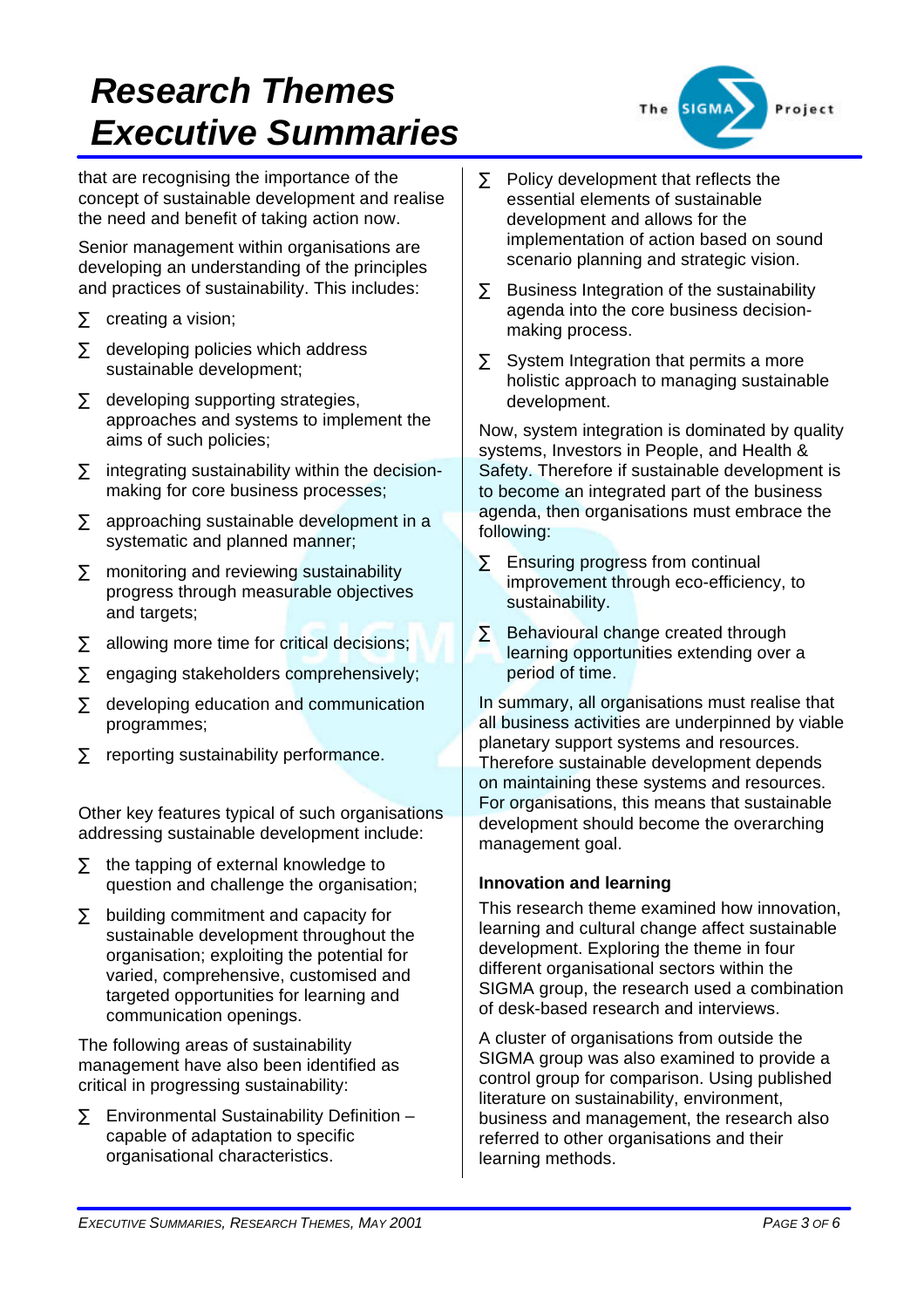There have been many moves to develop the integration of society, economy and environment into coherent management systems in recent decades, but the divisions are proving difficult to break down. A deeper integration will require cultural change at all levels of society - individual, institutional and organisational. Such change is a long-term process rather than a defined programme with a clear beginning and end. Change is a prerequisite to sustainability.

Cultural change built on a vision of sustainability involves more than meeting specified standards. It is a profound learning and evolution process with embedded values and a pro-active commitment to pursue that vision. It is more than integrating Environmental Management Systems (EMS), and converting them to SMS (SMS), useful though that may be as a means to an end.

The research found that innovation, learning and cultural change are complex issues in organisations. It is not always possible to transfer best (or learning) practice between different sectors and different sized organisations and it is impossible to highlight a definitive model of innovation, learning and cultural change. Furthermore, it is clear that integrating such a potentially complex management system places many pressures on employees. The systems, structures and processes, required by such a management system, are a burden that has to be carefully managed. The most important criterion is whether the organisation and its managers are sufficiently open to change. One way to achieve this is to develop the principles that underpin the concept of a learning organisation.

The research found that the key characteristics that reflect a 'learning company' are:

- $\Sigma$  A learning approach to informing organisational strategy.
- $\Sigma$  Participative policy-making.
- $\Sigma$  The spread of information.
- $\Sigma$  Formative accounting and control.
- $\Sigma$  Internal exchange.



- $\Sigma$  Enabling structures.
- $\Sigma$  Inter-company learning.
- ∑ Learning climate.
- $\Sigma$  Personal self-development opportunities.

The research for this report indicates that a more in depth understanding of the links between sustainability and innovation, learning and cultural change are required if progress is to be made in the development of SMS which do not repeat or simply mimic EMS. A quantum leap, if not a paradigm shift, is required in the transition from environmental management to sustainability management

The research found that if SMS are to produce the required results, organisations must:

- $\Sigma$  develop an in-depth understanding of the broader societal context of sustainable development;
- $\Sigma$  evolve a clear strategy that gives direction to the overall organisation and offers an inclusive and working vision;
- $\Sigma$  and make the commitment to sustainable development as part of their core business practice.

#### **Social and ethical sustainability**

This research theme considered the adequacy of the available tools, techniques, guides, principles and standards for the management of social sustainability. The results and analysis of this research serves to contribute to the development of guidelines for sustainability management.

The research selected for analysis fourteen standards, guidelines and other approaches. Telephone interviews were conducted with selected organisations drawn from the SIGMA partners. Two workshops were also arranged for both SIGMA and other project stakeholders to review the social sustainability research and its relationship to the SIGMA guidelines.

The findings of the research fall into two categories; those relating to characteristics of the standards themselves, and a second group which are needs for guidance arising out of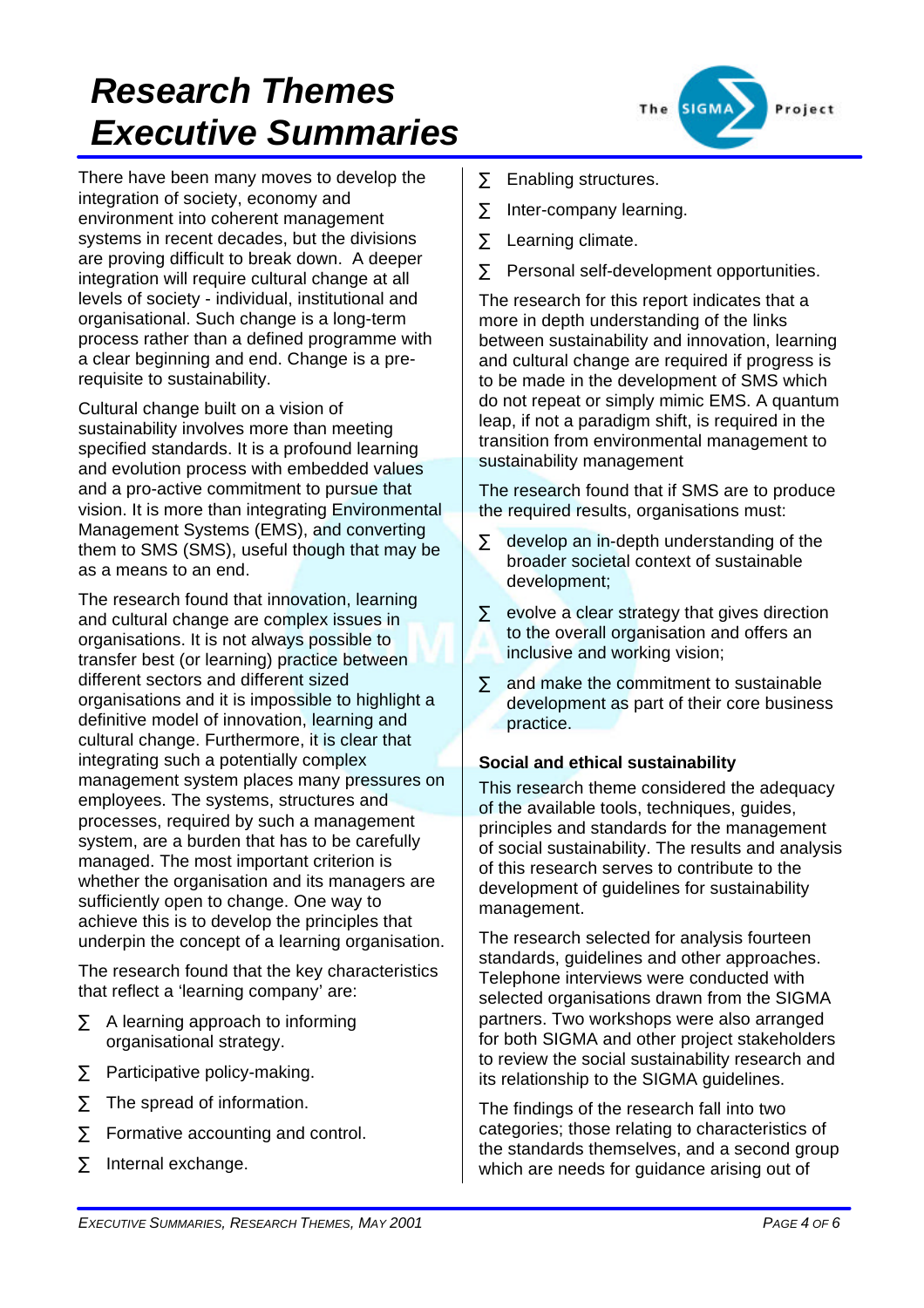how the different approaches are put to use. In the first category, the main findings were:

- $\Sigma$  In all standards and approaches except AA1000 - the quality of stakeholder dialogue was peripheral.
- $\Sigma$  The more focused standards and approaches were likely to include specifications for a management system.
- $\Sigma$  Those approaches with a broad scope tend to include less detail on operational management, which are essential to implement the requirements of the approach.
- $\Sigma$  Although many of the standards and approaches overlap with each other for coverage, there is little cross-referencing between them.
- $\Sigma$  Staff, as a stakeholder group, receive the most extensive coverage.
- $\Sigma$  There were two gaps identified in the coverage of most standards and approaches; the economic aspects of sustainability, and the performance of organisations towards their suppliers.
- $\Sigma$  The profusion of standards and approaches inhibits, rather than encourages organisations to adopt new standards.

The second group of findings illustrates a need for guidance on the following:

- ∑ stakeholder dialogue;
- $\Sigma$  understanding the extent to which adherence to existing standards and approaches is necessary for achieving sustainability;
- $\Sigma$  the integration of existing work with standards and other approaches;
- $\Sigma$  a business case for working with all aspects of sustainability;
- $\Sigma$  defining the boundary of responsibility of an organisation.

The conclusions and recommendations for the SIGMA project include the following:



- $\Sigma$  Inclusion of detailed specifications within the SIGMA Guidelines for stakeholder dialogue and accountability.
- $\Sigma$  Covering the gaps among the existing set of standards and approaches for stakeholder and issue coverage.
- $\Sigma$  Ensuring that the existing footprint of existing standards and approaches is clear concerning the requirements of sustainability.

The report concludes by describing some ideas for potential tools suggested during the research, which could become part of the SIGMA Toolkit, and additional areas of research which could benefit the SIGMA project.

### **Supply chain management and sustainability**

This research investigated the environmental impacts in supply chain management (SCM), and how different organisations are addressing the issues of sustainable development in a diverse range of organisational sectors. These sectors included the public sector, chemicals, petrochemicals, tourism and leisure, transportation, automotive manufacturing, Information Technology, consumer electronics, utilities and retailing.

The main findings of the research were:

- $\Sigma$  There is a lack of clarity in the definitions and scope of the terminology used in SCM and sustainable SCM .
- ∑ Definitions of 'supply chain', 'demand chain' and 'value chain' are sometimes used interchangeably, although there are differences. Similarly, 'logistics' is often substituted for 'SCM '.
- $\Sigma$  The term 'sustainable supply chain management' (SSCM) is not in common usage and there is considerable lack of clarity due to misunderstandings on the meaning and scope of the term 'sustainable'.
- ∑ Most organisations have concentrated their SCM efforts on environmental issues e.g. 'environmental SCM ', 'supply chain